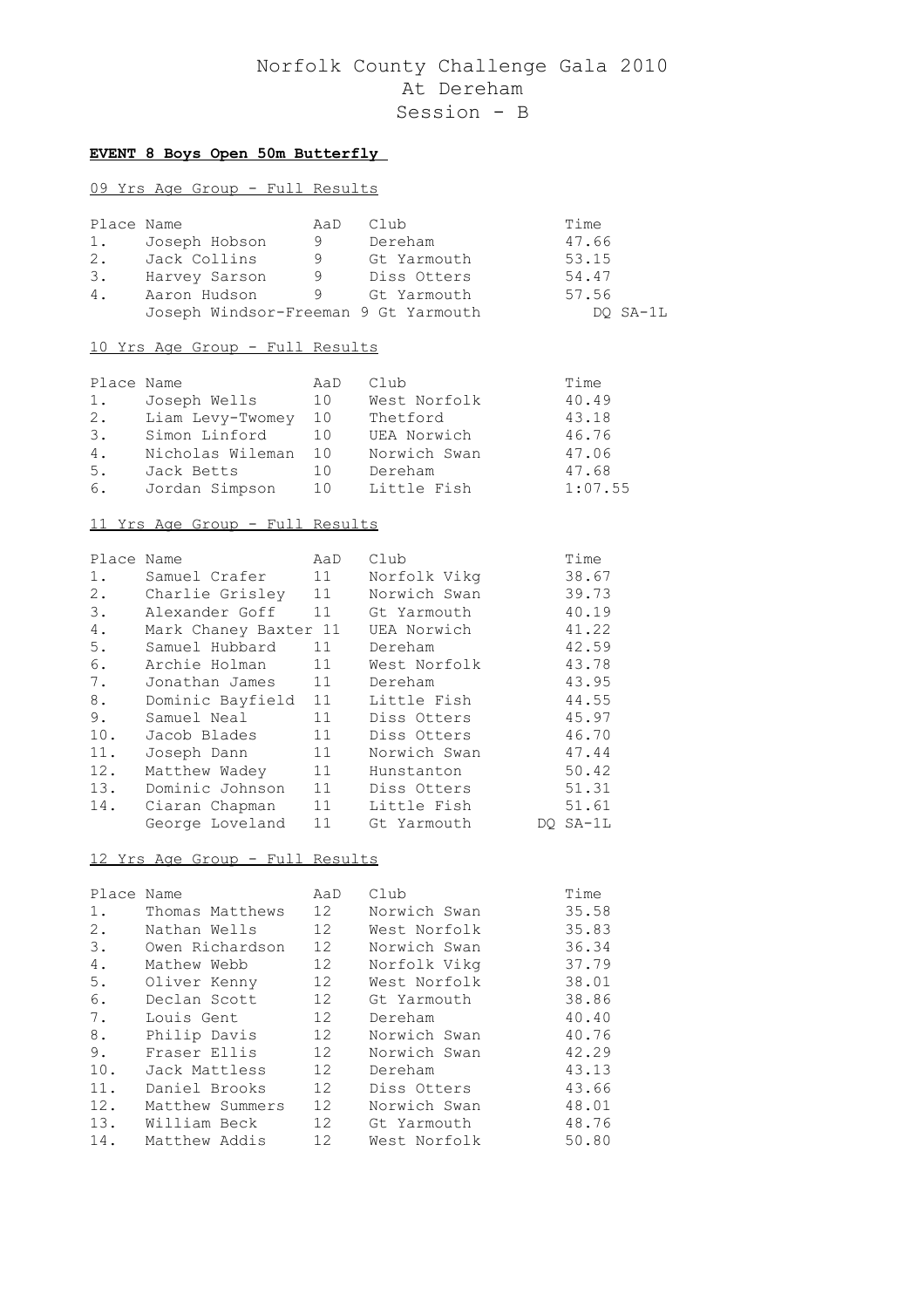#### 13 Yrs Age Group - Full Results

| Place Name |                       | AaD | Club         | Time  |
|------------|-----------------------|-----|--------------|-------|
| 1.         | Sean Voutt            | 13  | Dereham      | 32.85 |
| 2.         | Benjamin Whitbourn 13 |     | Dereham      | 35.64 |
| 3.         | Edmund Youngs         | 13  | UEA Norwich  | 35.78 |
| 4.         | Joseph Doherty        | 13  | West Norfolk | 35.83 |
| 5.         | Jordan King           | 13  | Diss Otters  | 38.89 |
| 6.         | George Mann           | 13  | Gt Yarmouth  | 46.51 |
|            | James Mann            | 13  | Gt Yarmouth  | DNC.  |

#### 14 Yrs Age Group - Full Results

| Place Name |                | AaD Club |                | Time  |
|------------|----------------|----------|----------------|-------|
|            | Connor Webster |          | 14 Gt Yarmouth | 34.63 |

#### 15 Yrs Age Group - Full Results

| Place Name |                 | AaD | Club         | Time  |
|------------|-----------------|-----|--------------|-------|
| $1$ .      | Ryan Hargrave   | 15  | Diss Otters  | 30.51 |
| 2.         | Thomas Smith    | 15  | Gt Yarmouth  | 30.62 |
| 3.         | Luke Sheard     | 15  | Dereham      | 30.63 |
| 4.         | Joe Hatton      | 15  | UEA Norwich  | 30.98 |
| 5.         | Joshua Gray     | 15  | West Norfolk | 31.52 |
| 6.         | Samuel Ruff     | 15  | Norfolk Vikg | 32.79 |
| 7.         | Samuel Jamieson | 15  | Dereham      | 35.84 |

## 16 Yrs/Over Age Group - Full Results

| Place Name |                 | AaD | Club         | Time  |
|------------|-----------------|-----|--------------|-------|
|            | Alex Murray     | 16  | West Norfolk | 29.06 |
| 2.         | Stewart Park    | 27  | Dereham      | 29.17 |
| 3.         | Matthew Black   | 16  | Norwich Swan | 32.22 |
| 4.         | Brandon Tennant | 16  | Gt Yarmouth  | 34.00 |

#### **EVENT 9 Girls Open 50m Breaststroke**

#### 09 Yrs Age Group - Full Results

| Place Name<br>1.<br>2.<br>3.<br>4.<br>5.<br>6. | Gabriella Crick<br>Annabel Heywood<br>Emily Loveland<br>Clarissa Burwood<br>Amber Preston<br>Emily Collins | AaD<br>9<br>9<br>9<br>9<br>9<br>9 | Club<br>Gt Yarmouth<br>Hunstanton<br>Gt Yarmouth<br>Gt Yarmouth<br>Dereham<br>Dereham | Time<br>56.26<br>56.39<br>57.74<br>59.48<br>1:00.41<br>1:01.55 |
|------------------------------------------------|------------------------------------------------------------------------------------------------------------|-----------------------------------|---------------------------------------------------------------------------------------|----------------------------------------------------------------|
| 7.<br>8.                                       | Natasha Mansfield-Holl 9 Gt Yarmouth<br>Georgina Free<br>Rosie Fenton<br>Mollie Smith                      | 9<br>9<br>9                       | Thetford<br>Norwich Swan<br>Norfolk Vikg                                              | 1:03.18<br>1:06.37<br>DNC.<br>DO ST-                           |
|                                                | <u> 10 Yrs Age Group - Full Results</u>                                                                    |                                   |                                                                                       |                                                                |
| Place Name                                     |                                                                                                            | AaD                               | Club                                                                                  | Time                                                           |
|                                                | 1. Roxanne Uys                                                                                             | 10                                | West Norfolk                                                                          | 47.13                                                          |
| 2.                                             | Rachel Robinson                                                                                            | 10                                | Norwich Swan                                                                          | 49.08                                                          |

3. Lauren James 10 Gt Yarmouth 49.28 4. Abbie Farrow 10 Thetford 50.42 5. Megan Woodhouse 10 Norwich Swan 52.18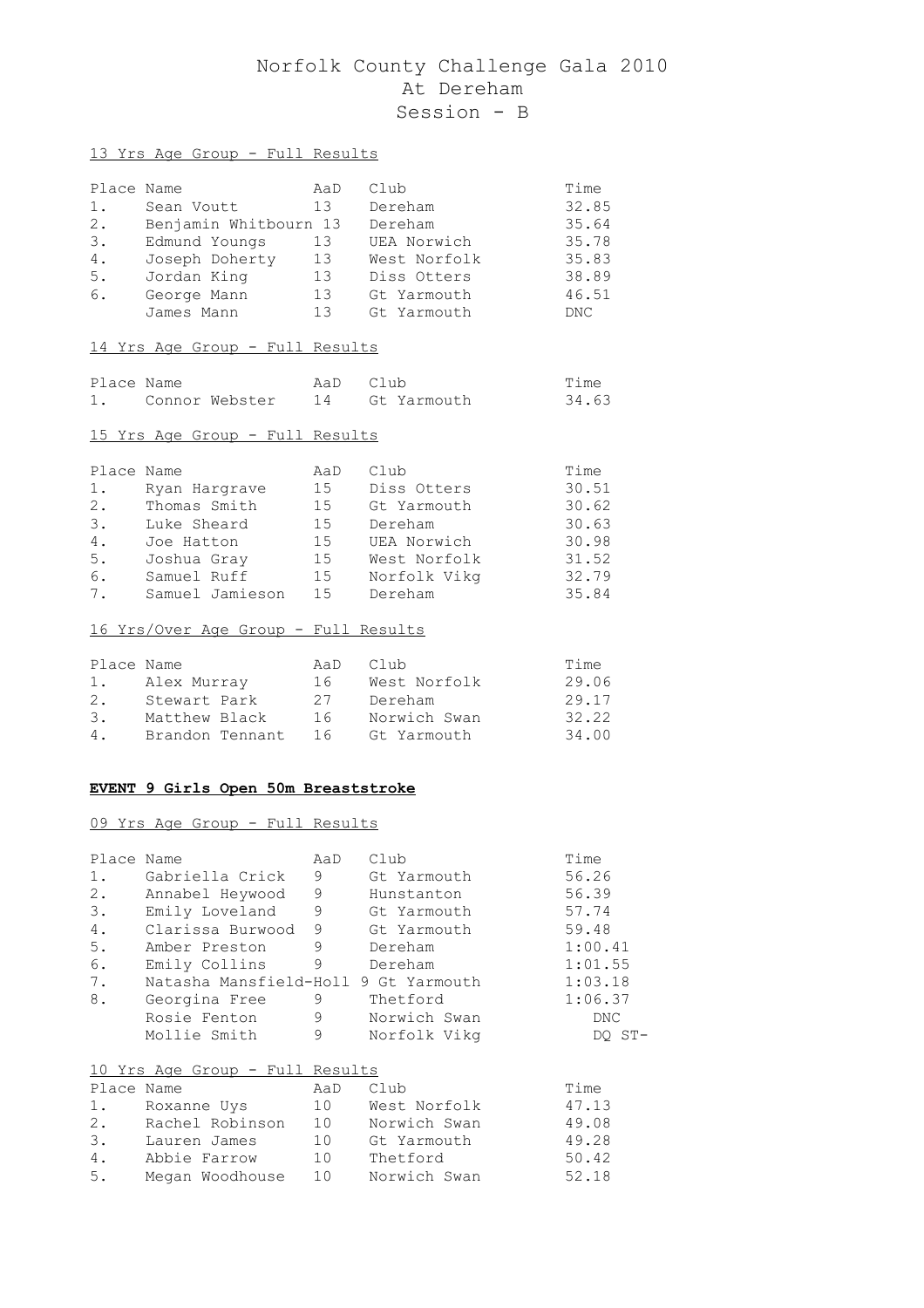| Ellena Hornagold    | 10 | UEA Norwich                                                                                                                                                                                            | 52.54                                                                                                                                                                                                                                         |
|---------------------|----|--------------------------------------------------------------------------------------------------------------------------------------------------------------------------------------------------------|-----------------------------------------------------------------------------------------------------------------------------------------------------------------------------------------------------------------------------------------------|
|                     | 10 | Diss Otters                                                                                                                                                                                            | 52.59                                                                                                                                                                                                                                         |
|                     | 10 | Diss Otters                                                                                                                                                                                            | 52.90                                                                                                                                                                                                                                         |
|                     | 10 | UEA Norwich                                                                                                                                                                                            | 52.92                                                                                                                                                                                                                                         |
| 10.<br>Sarah Crooks | 10 | UEA Norwich                                                                                                                                                                                            | 53.23                                                                                                                                                                                                                                         |
| Augusta Welsh       | 10 | Norwich Swan                                                                                                                                                                                           | 53.87                                                                                                                                                                                                                                         |
|                     | 10 | West Norfolk                                                                                                                                                                                           | 54.50                                                                                                                                                                                                                                         |
|                     | 10 | Dereham                                                                                                                                                                                                | 54.80                                                                                                                                                                                                                                         |
|                     |    | Norwich Swan                                                                                                                                                                                           | 54.81                                                                                                                                                                                                                                         |
|                     |    |                                                                                                                                                                                                        | 54.93                                                                                                                                                                                                                                         |
|                     |    |                                                                                                                                                                                                        | 55.42                                                                                                                                                                                                                                         |
|                     |    |                                                                                                                                                                                                        | 56.42                                                                                                                                                                                                                                         |
|                     |    |                                                                                                                                                                                                        | 58.28                                                                                                                                                                                                                                         |
|                     |    |                                                                                                                                                                                                        | 59.06                                                                                                                                                                                                                                         |
|                     |    |                                                                                                                                                                                                        | 1:00.54                                                                                                                                                                                                                                       |
|                     |    |                                                                                                                                                                                                        | 1:01.42                                                                                                                                                                                                                                       |
|                     |    |                                                                                                                                                                                                        | DNC                                                                                                                                                                                                                                           |
| Amie Copp           |    |                                                                                                                                                                                                        | DQ ST-                                                                                                                                                                                                                                        |
| Georgia Boyd        |    | Dereham                                                                                                                                                                                                | DO T-1L                                                                                                                                                                                                                                       |
|                     |    | Elena Sarson<br>Philippa Rice<br>Felicity Martin<br>Kayleigh Venables<br>Hannah Brecknell<br>14. Robyn Woodhouse<br>15. Amelia Driver<br>16. Eleanor Barnes<br>17. Tabitha Cooke<br>20. Isobel Robbins | 10<br>10 Gt Yarmouth<br>10 Dereham<br>10 Little Fish<br>18. Grace Pettigrew 10 Gt Yarmouth<br>Katie King 10 Norwich Swan<br>10 Gt Yarmouth<br>21. Bethany Jermy 10 Norwich Swan<br>Maddison Clarke Debbag 10 Gt Yarmouth<br>10 Thetford<br>10 |

## 11 Yrs Age Group - Full Results

| Place Name |                  | AaD | Club         | Time  |         |
|------------|------------------|-----|--------------|-------|---------|
| 1.         | Danielle Page    | 11  | Gt Yarmouth  | 44.08 |         |
| $2$ .      | Isabel Holmes    | 11  | Dereham      | 44.30 |         |
| 3.         | Emma Halmshaw    | 11  | Diss Otters  | 45.55 |         |
| 4.         | Kes Clarke       | 11  | Little Fish  | 45.99 |         |
| 5.         | Grace Baxter     | 11  | Gt Yarmouth  | 46.28 |         |
| 6.         | Sophie Empson    | 11  | West Norfolk | 46.31 |         |
| 7.         | Abigail Whiting  | 11  | West Norfolk | 46.77 |         |
| 8.         | Rebecca Gedge    | 11  | Little Fish  | 46.84 |         |
| 9.         | Elise Sorrell    | 11  | West Norfolk | 47.03 |         |
| 10.        | Olivia Broadway  | 11  | Norwich Swan | 47.24 |         |
| 11.        | Yael Ronen       | 11  | Norwich Swan | 47.31 |         |
| 12.        | Taylor Hudson    | 11  | Gt Yarmouth  | 47.60 |         |
| 13.        | Abby Cordell     | 11  | Norwich Swan | 48.03 |         |
| 14.        | Emma Jones       | 11  | Dereham      | 48.56 |         |
| 15.        | Eleanor Latta    | 11  | Norfolk Vikq | 48.74 |         |
|            | 16. Chloe Cox    | 11  | Dereham      | 50.10 |         |
| 17.        | Abbie Currington | 11  | Dereham      | 50.41 |         |
| 18.        | Nila Taylor      | 11  | Diss Otters  | 50.94 |         |
| 19.        | Lucy Drane       | 11  | Little Fish  | 51.73 |         |
| 20.        | Megan Mann       | 11  | Dereham      | 52.00 |         |
| 21.        | Elsie Garner     | 11  | Hunstanton   | 52.46 |         |
| 22.        | Emma Longlands   | 11  | Norwich Swan | 53.23 |         |
| 23.        | Alexandra Ashley | 11  | Thetford     | 53.93 |         |
| 24.        | Rebecca Woods    | 11  | Dereham      | 54.44 |         |
| 25.        | Lucy Marriott    | 11  | West Norfolk | 54.86 |         |
| 26.        | Sarah Hanrahan   | 11  | Little Fish  | 55.61 |         |
| 27.        | Emma Cox         | 11  | Dereham      | 56.80 |         |
|            | Morgan Gerrity   | 11  | Norwich Swan |       | DQ ST-  |
|            | Hollie Nelson    | 11  | West Norfolk |       | DO T-1L |
|            |                  |     |              |       |         |

| Place Name     |                                      | AaD | – Club      | Time  |
|----------------|--------------------------------------|-----|-------------|-------|
| $\mathbf{1}$ . | Francesca Wallace 12                 |     | Diss Otters | 42.43 |
| 2.             | Katherine Turton 12                  |     | Gt Yarmouth | 43.92 |
| 3.             | Cloudy Majtenyi Hill 12 Norwich Swan |     |             | 45.18 |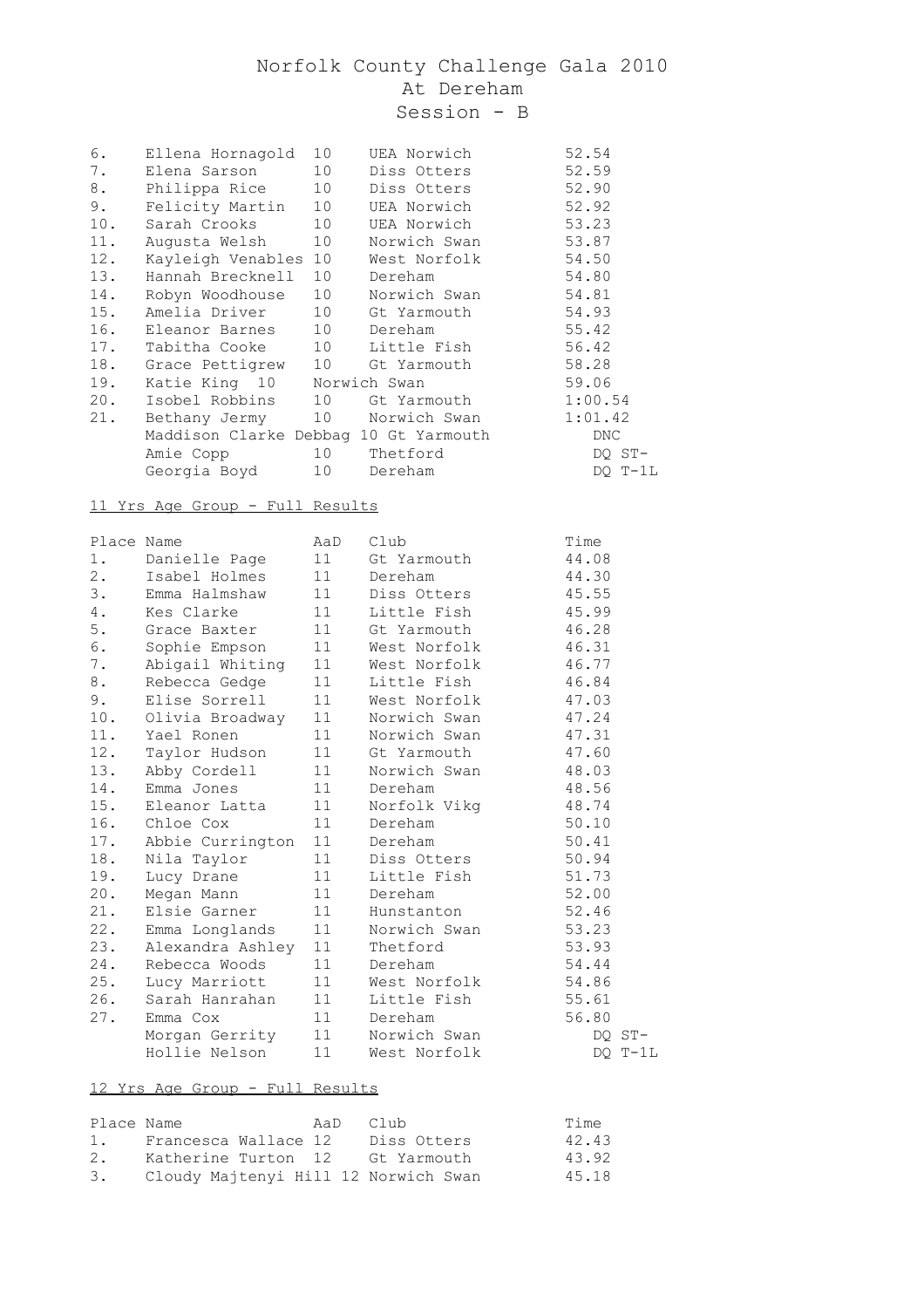| 4.  | Chloe Le Roy          | 12              | Norwich Swan | 45.25   |
|-----|-----------------------|-----------------|--------------|---------|
| 5.  | Hannah Janisch        | 12              | West Norfolk | 45.65   |
| 6.  | Adelaide Loveland 12  |                 | Gt Yarmouth  | 46.45   |
|     |                       |                 |              |         |
| 7.  | Grace Dellar          | 12              | West Norfolk | 46.57   |
| 8.  | Georgina Matthews     | 12              | Norwich Swan | 46.73   |
| 9.  | Jessica Shoesmith 12  |                 | Dereham      | 46.94   |
| 10. | Paige Lovage          | 12              | Gt Yarmouth  | 47.04   |
| 11. | India Barnett         | 12 <sup>°</sup> | Little Fish  | 47.37   |
| 12. | Rebecca Baxter        | 12 <sup>7</sup> | West Norfolk | 47.73   |
| 13. | Bethany Roberts       | 12              | Gt Yarmouth  | 47.78   |
| 14. | Chloe-Rose Beddows 12 |                 | Gt Yarmouth  | 47.87   |
| 15. | Amber Manthorpe       | 12 <sup>7</sup> | UEA Norwich  | 48.70   |
| 16. | Bethany Palmer        | 12              | Little Fish  | 48.79   |
| 17. | Katie Maloney         | 12              | UEA Norwich  | 48.82   |
| 18. | Jazz Simpson          | 12              | Little Fish  | 49.59   |
| 19. | Megan Curtis          | 12 <sup>°</sup> | Norwich Swan | 50.60   |
| 20. | Chloe Barrett         | 12 <sup>7</sup> | Little Fish  | 52.05   |
| 21. | Lucy Betts            | 12              | Dereham      | 52.95   |
| 22. | Francesca Ashley      | 12 <sup>7</sup> | Thetford     | 1:00.98 |

## 13 Yrs Age Group - Full Results

| Place Name |                  | AaD             | Club         | Time  |
|------------|------------------|-----------------|--------------|-------|
| $1$ .      | Lydia Holmes     | 13              | Dereham      | 41.53 |
| 2.         | Emily Lutkin     | 13              | Diss Otters  | 42.01 |
| 3.         | Amy Turner       | 13              | Norwich Swan | 43.82 |
| 4.         | Hannah Lennox    | 13              | Dereham      | 43.84 |
| 5.         | Beth Smith       | 13              | West Norfolk | 44.04 |
| 6.         | Amy Cross        | 13              | West Norfolk | 44.13 |
| 7.         | Natalie Coogans  | 13              | Dereham      | 44.31 |
| 8.         | Olivia Hornagold | 13              | UEA Norwich  | 44.52 |
| 9.         | Emily Hammans    | 13              | Dereham      | 47.75 |
| 10.        | Chelsea Chapman  | 13              | Dereham      | 47.87 |
| 11.        | Grace Cordeaux   | 13 <sup>7</sup> | Little Fish  | 47.98 |
| 12.        | Kayleigh Beare   | 13              | Gt Yarmouth  | 49.37 |
| 13.        | Matilda Ansell   | 13              | Little Fish  | 50.51 |
| 14.        | Kirsty Barker    | 13              | Diss Otters  | 52.28 |
|            | Hannah Blades    | 13              | Diss Otters  | DNC   |
|            | Rebecca Spry     | 13              | Gt Yarmouth  | DNC   |

| Place Name |                  | AaD | Club         | Time  |
|------------|------------------|-----|--------------|-------|
| 1.         | Rachel Bowling   | 14  | West Norfolk | 40.81 |
| 2.         | Kelly Pywell     | 14  | Gt Yarmouth  | 40.91 |
| 3.         | Elly Osborne     | 14  | Diss Otters  | 41.77 |
| 4.         | Emma Starling    | 14  | Norwich Swan | 42.56 |
| 5.         | Jennifer Youngs  | 14  | UEA Norwich  | 43.50 |
| 6.         | Zoe Johnson      | 14  | UEA Norwich  | 45.09 |
| 7.         | Emma Tudge       | 14  | Dereham      | 46.82 |
| 8.         | India Loveland   | 14  | Gt Yarmouth  | 46.95 |
| 9.         | Kirsten Venables | 14  | West Norfolk | 48.05 |
| 10.        | Morgan Copp      | 14  | Thetford     | 49.79 |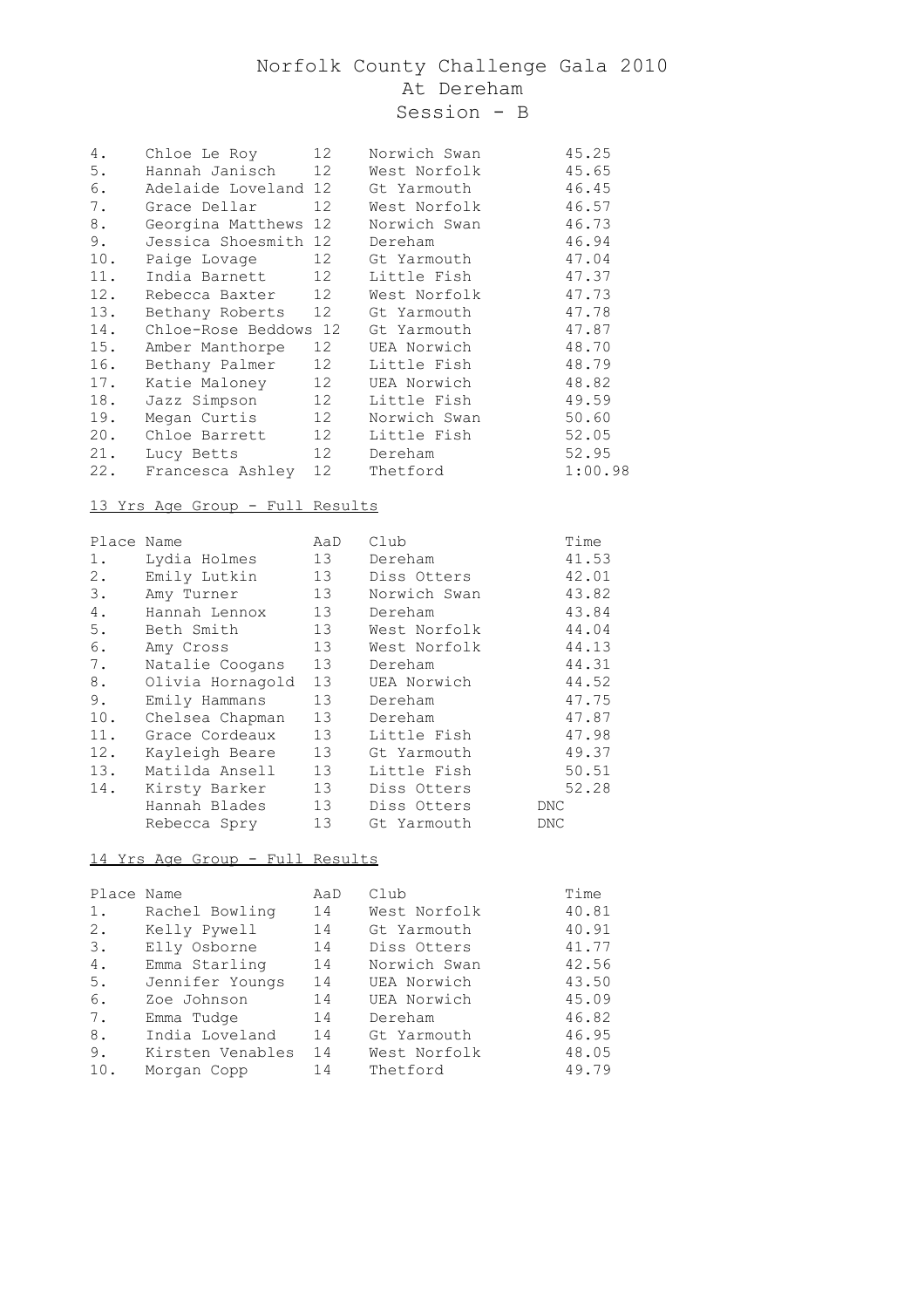## 15 Yrs Age Group - Full Results

| Place Name |                  | AaD | Club         | Time  |
|------------|------------------|-----|--------------|-------|
| $1$ .      | Maike Gerdes     | 15  | Norfolk Vikg | 42.87 |
| 2.         | Emma Seaman      | 15  | Dereham      | 43.12 |
| 3.         | Fave Brown       | 15  | Dereham      | 43.61 |
| 4.         | Sophie King      | 15  | Diss Otters  | 44.74 |
| 5.         | Isabelle Trayton | 15  | Thetford     | 46.78 |
| 6.         | Jessica Lowe     | 15  | Dereham      | 48.56 |

#### 16 Yrs/Over Age Group - Full Results

| Place Name |                               |  | AaD Club        | Time  |
|------------|-------------------------------|--|-----------------|-------|
|            | 1. Zoe Ward                   |  | 17 Norwich Swan | 43.20 |
|            | 2. Sigourney Swann 16 Dereham |  |                 | 44.29 |

#### **EVENT 10 Boys Open 200m Freestyle**

#### 09 Yrs Age Group - Full Results

| Place Name                     | AaD Club | Time 50                               | 100 | 150 |
|--------------------------------|----------|---------------------------------------|-----|-----|
| 1. Barnaby Morgan 9 Thetford   |          | 3:12.47 44.61 1:34.26 2:25.63         |     |     |
| 2. Harvey Sarson 9 Diss Otters |          | $3:31.47$ $48.70$ $1:42.14$ $2:40.52$ |     |     |
|                                |          |                                       |     |     |

## 10 Yrs Age Group - Full Results

|    | Place Name                       | AaD | Club           | Time                                  | 50 — 10 | 100                   | 150 |
|----|----------------------------------|-----|----------------|---------------------------------------|---------|-----------------------|-----|
|    | 1. Simon Linford                 | 10  | UEA Norwich    | 3:04.65                               |         | 40.96 1:30.25 2:19.56 |     |
|    | 2. Finlay Ryan                   | 10  | Dereham        | 3:07.07                               |         | 41.79 1:31.07 2:21.83 |     |
|    | 3. Jack Betts                    | 10  | Dereham        | 3:08.44                               |         | 41.48 1:31.27 2:22.78 |     |
| 4. | Jake Honey                       |     | 10 Gt Yarmouth | $3:08.69$ $39.84$ $1:27.75$ $2:18.86$ |         |                       |     |
| 5. | Nicholas Wileman 10 Norwich Swan |     |                | $3:28.66$ $48.11$ $1:43.10$ $2:40.56$ |         |                       |     |
|    | Thomas Brandford 10              |     | Dereham        | DO T-3L                               |         |                       |     |

#### 11 Yrs Age Group - Full Results

| Place Name |                       | AaD | Club         | Time    | 50                                                | 100     | 150     |
|------------|-----------------------|-----|--------------|---------|---------------------------------------------------|---------|---------|
| 1.         | Jonathan James        | 11  | Dereham      | 2:32.45 | 34.04                                             | 1:11.79 | 1:51.89 |
| 2.         | Mark Chaney Baxter 11 |     | UEA Norwich  | 2:40.88 | 37.10                                             | 1:17.62 | 2:00.76 |
| 3.         | Samuel Crafer         | 11  | Norfolk Vikg | 2:44.39 | 37.49                                             | 1:18.85 | 2:02.27 |
| 4.         | Archie Holman         | 11  | West Norfolk | 2:49.31 | 37.78                                             | 1:20.18 | 2:05.67 |
| 5.         | Charlie Grisley       | 11  | Norwich Swan | 2:49.93 | 38.55                                             | 1:22.12 | 2:07.14 |
| 6.         | Matthew Tait          | 11  | Dereham      | 2:52.40 | 36.98                                             | 1:20.35 | 2:08.23 |
| 7.         | Samuel Neal           | 11  | Diss Otters  | 3:01.99 | 42.20                                             | 1:30.95 | 2:20.20 |
| 8.         | Dominic Bayfield      | 11  | Little Fish  | 3:03.64 | 41.18                                             | 1:30.22 | 2:20.14 |
| 9.         | Samuel Hubbard        | 11  | Dereham      | 3:06.59 | 42.92                                             | 1:30.83 | 2:19.99 |
| 10.        | Joseph Dann           | 11  | Norwich Swan | 3:12.63 | 44.20                                             | 1:33.41 | 2:24.62 |
| 11.        | Alexander Bartlett 11 |     | Diss Otters  | 3:28.82 | $\frac{1}{2}$ and $\frac{1}{2}$ and $\frac{1}{2}$ | 1:40.12 | 2:37.37 |
| 12.        | Dominic Johnson       | 11  | Diss Otters  | 3:28.85 | 47.91                                             | 1:41.47 | 2:38.61 |
| 13.        | Ciaran Chapman        | 11  | Little Fish  | 3:40.11 | 51.39                                             | 1:49.19 | 2:48.61 |

| Place Name |                                    | AaD Club I      | Time 50         | 100                           | 150 |
|------------|------------------------------------|-----------------|-----------------|-------------------------------|-----|
|            | 1. Thomas Matthews                 | 12 Norwich Swan |                 | 2:30.16 35.15 1:13.64 1:52.86 |     |
| 2.         | Declan Scott                       | 12 Gt Yarmouth  | $2:34.30$ 36.02 | $1:15.76$ $1:56.61$           |     |
|            | 3. Mathew Webb                     | 12 Norfolk Vikg | 2:34.74 35.62   | $1:15.40$ $1:56.36$           |     |
|            | 4. Owen Richardson 12 Norwich Swan |                 |                 | 2:43.27 36.25 1:17.24 2:01.50 |     |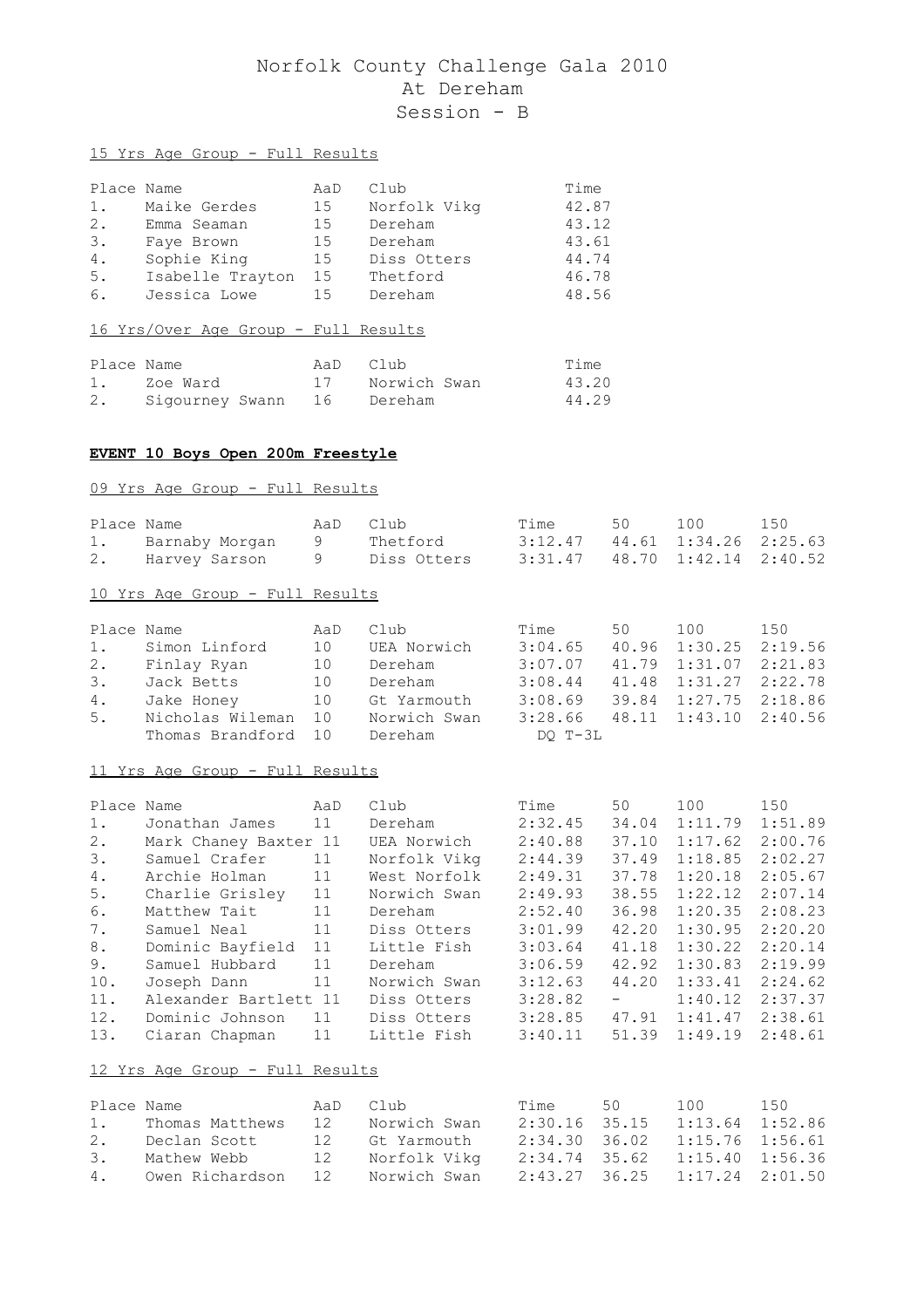| $5$ .      | Matthew Addis                        | 12  | West Norfolk | 2:44.15         | 39.64 | 1:22.65 | 2:06.20 |
|------------|--------------------------------------|-----|--------------|-----------------|-------|---------|---------|
| 6.         | Jack Mattless                        | 12  | Dereham      | 2:55.22         | 37.51 | 1:23.08 | 2:09.65 |
| $7$ .      | Philip Davis                         | 12  | Norwich Swan | 2:59.57         | 39.37 | 1:26.13 | 2:13.38 |
| 8.         | Daniel Brooks                        | 12  | Diss Otters  | 3:07.08         | 41.47 | 1:32.41 | 2:22.71 |
| $9$ .      | Ben Rose                             | 12  | Diss Otters  | 3:08.58         | 41.55 | 1:30.48 | 2:21.14 |
|            | 13 Yrs Age Group - Full Results      |     |              |                 |       |         |         |
|            |                                      |     |              |                 |       |         |         |
| Place Name |                                      | AaD | Club         | Time            | 50    | 100     | 150     |
| $1$ .      | Sean Voutt                           | 13  | Dereham      | 2:24.87         | 32.92 | 1:09.13 | 1:47.57 |
| $2$ .      | Edmund Youngs                        | 13  | UEA Norwich  | 2:27.67         | 35.33 | 1:13.85 | 1:52.04 |
| 3.         | Jordan King                          | 13  | Diss Otters  | 2:37.97         | 36.50 | 1:17.19 | 1:59.91 |
| $4$ .      | William Dickinson 13                 |     | Diss Otters  | 2:43.78         | 37.44 | 1:19.22 | 2:03.19 |
| 5.         | James Mann                           | 13  | Gt Yarmouth  | 2:47.33         | 39.15 | 1:21.89 | 2:05.59 |
| 6.         | George Mann                          | 13  | Gt Yarmouth  | 3:00.62         | 39.49 | 1:26.37 | 2:14.90 |
|            | 15 Yrs Age Group - Full Results      |     |              |                 |       |         |         |
| Place Name |                                      | AaD | Club         | Time            | 50    | 100     | 150     |
| 1.         | Ryan Hargrave                        | 15  | Diss Otters  | $2:19.90$ 32.05 |       | 1:07.66 | 1:45.01 |
| 2.         | Anthony Buckley                      | 15  | Dereham      | $2:23.05$ 32.23 |       | 1:08.63 | 1:47.02 |
| 3.         | Samuel Jamieson                      | 15  | Dereham      | 2:36.29         | 33.94 | 1:13.79 | 1:54.13 |
|            |                                      |     |              |                 |       |         |         |
|            | 16 Yrs/Over Age Group - Full Results |     |              |                 |       |         |         |
| Place Name |                                      | AaD | Club         | Time            | 50    | 100     | 150     |
| 1.         | Harry Crisp                          | 16  | Dereham      | 2:19.17         | 31.52 | 1:07.01 | 1:44.30 |
| 2.         | James Russen                         | 16  | Norwich Swan | 2:21.34         | 31.79 | 1:07.75 | 1:45.17 |
| 3.         | Matthew Black                        | 16  | Norwich Swan | 2:26.43         | 32.70 | 1:09.70 | 1:49.15 |
| $4$ .      | Brandon Tennant                      | 16  | Gt Yarmouth  | 2:34.34         | 36.17 | 1:15.74 | 1:55.95 |
|            |                                      |     |              |                 |       |         |         |
|            | EVENT 11 Girls Open 200m Butterfly   |     |              |                 |       |         |         |
|            | 11 Yrs Age Group - Full Results      |     |              |                 |       |         |         |
|            |                                      |     |              |                 |       |         |         |
| Place Name |                                      | AaD | Club         | Time            | 50    | 100     | 150     |
| 1.         | Lauren Burton                        | 11  | Dereham      | 3:06.85         | 38.45 | 1:26.88 | 2:17.24 |
| 2.         | Isla Rush                            | 11  | Norfolk Vikg | 3:10.98         | 41.79 | 1:30.40 | 2:21.77 |

| 2.<br>3.<br>4.<br>5.<br>6.   | Isla Rush<br>Isabel Holmes<br>Abigail Whiting<br>Yael Ronen<br>Megan Mann | 11<br>11<br>11<br>11<br>11 | Norfolk Vikq<br>Dereham<br>West Norfolk<br>Norwich Swan<br>Dereham | 3:10.98<br>3:21.70<br>3:26.46<br>3:33.36<br>3:42.46 | 41.79<br>44.19<br>44.46<br>45.48<br>43.86 | 1:30.40<br>1:35.47<br>1:38.62<br>1:41.02<br>1:42.01 | 2:21.77<br>2:30.78<br>2:33.45<br>2:39.19<br>2:43.29 |
|------------------------------|---------------------------------------------------------------------------|----------------------------|--------------------------------------------------------------------|-----------------------------------------------------|-------------------------------------------|-----------------------------------------------------|-----------------------------------------------------|
|                              | 12 Yrs Age Group - Full Results                                           |                            |                                                                    |                                                     |                                           |                                                     |                                                     |
| Place Name<br>1.<br>2.       | Katie Maloney 12<br>Bethany Palmer 12                                     | AaD                        | Club<br>UEA Norwich<br>Little Fish                                 | Time<br>3:09.07<br>3:58.72                          | 50<br>40.65<br>50.78                      | 100<br>1:30.22<br>1:53.95                           | 150<br>2:22.34<br>2:56.88                           |
|                              | 13 Yrs Age Group - Full Results                                           |                            |                                                                    |                                                     |                                           |                                                     |                                                     |
| Place Name<br>1.<br>2.<br>3. | Lydia Holmes<br>Anna Bales<br>Carly Rose                                  | AaD<br>13<br>13<br>13      | Club<br>Dereham<br>Dereham<br>Diss Otters                          | Time<br>3:13.72<br>3:21.40<br>3:40.93               | 50<br>42.27<br>41.18<br>47.75             | 100<br>1:33.51<br>1:31.75<br>1:45.11                | 150<br>2:25.61<br>2:24.83<br>2:44.85                |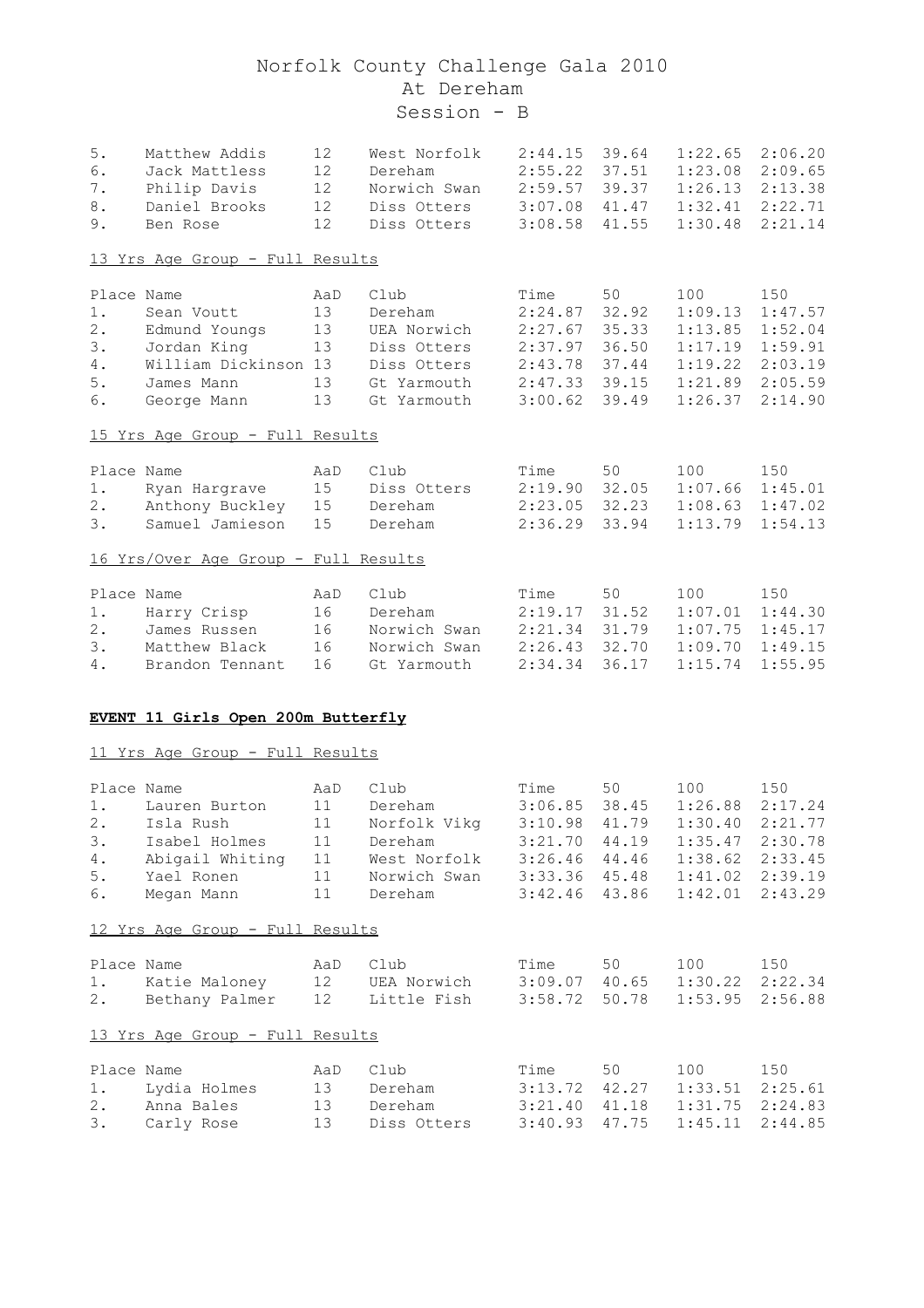# Place Name AaD Club Time 50 100 150 1. Lucy Clift 14 West Norfolk 3:06.54 39.80 1:27.50 2:17.72 15 Yrs Age Group - Full Results Place Name AaD Club Time 50 100 150 1. Emma Seaman 15 Dereham 2:51.83 35.56 1:17.92 2:04.90 2. Sophie King 15 Diss Otters 3:30.61 44.07 1:36.58 2:32.53

#### **EVENT 12 Boys 12 Yrs/Over 100m Backstroke**

#### 12 Yrs Age Group - Full Results

14 Yrs Age Group - Full Results

| Place Name |                 | AaD               | Club         | Time         | 50    |
|------------|-----------------|-------------------|--------------|--------------|-------|
| $1$ .      | Oliver Kenny    | 12 <sup>7</sup>   | West Norfolk | 1:19.75      | 38.77 |
| 2.         | Thomas Matthews | 12                | Norwich Swan | 1:22.28      | 40.39 |
| 3.         | Fraser Ellis    | 12 <sup>°</sup>   | Norwich Swan | 1:24.83      | 40.92 |
| 4.         | Louis Gent      | 12 <sup>2</sup>   | Dereham      | 1:25.16      | 41.68 |
| 5.         | Declan Scott    | 12                | Gt Yarmouth  | 1:28.17      | 42.77 |
| 6.         | Philip Davis    | 12                | Norwich Swan | 1:28.55      | 42.12 |
| 7.         | Matthew Addis   | 12                | West Norfolk | 1:29.09      | 44.46 |
| 8.         | Owen Richardson | 12                | Norwich Swan | 1:29.55      | 43.43 |
| 9.         | William Beck    | 12                | Gt Yarmouth  | 1:35.08      | 45.88 |
| 10.        | Ben Rose        | $12 \overline{c}$ | Diss Otters  | 1:38.68      | 46.75 |
|            | Kieran Sparrow  | 12                | Dereham      | $DO$ $FI-4L$ |       |

#### 13 Yrs Age Group - Full Results

| Place Name |                       | AaD | Club         | Time    | 50    |
|------------|-----------------------|-----|--------------|---------|-------|
| $1$ .      | Sean Voutt            | 13  | Dereham      | 1:14.59 | 36.45 |
| 2.         | Benjamin Whitbourn 13 |     | Dereham      | 1:14.65 | 36.18 |
| 3.         | Joseph Doherty        | 13  | West Norfolk | 1:18.31 | 38.85 |
| 4.         | Edmund Youngs         | 13  | UEA Norwich  | 1:20.12 | 38.95 |
| 5.         | Jordan King           | 13  | Diss Otters  | 1:22.62 | 39.75 |
| 6.         | Joseph Whiting        | 13  | West Norfolk | 1:24.78 | 41.10 |
| 7.         | William Dickinson 13  |     | Diss Otters  | 1:27.90 | 43.70 |
| 8.         | James Mann            | 13  | Gt Yarmouth  | 1:31.45 | 46.13 |
| 9.         | George Mann           | 13  | Gt Yarmouth  | 1:32.33 | 45.63 |

#### 14 Yrs Age Group - Full Results

| Place Name |                   | AaD Club |                | Time 50       |  |
|------------|-------------------|----------|----------------|---------------|--|
|            | 1. Connor Webster |          | 14 Gt Yarmouth | 1:12.42 34.99 |  |

| Place Name |                 | AaD | Club         | Time            | 50    |
|------------|-----------------|-----|--------------|-----------------|-------|
| 1.         | Joe Hatton      | 15  | UEA Norwich  | 1:08.89         | 33.45 |
| 2.         | Joshua Gray     | 15  | West Norfolk | 1:09.54         | 33.76 |
| 3.         | Thomas Smith    | 15  | Gt Yarmouth  | 1:12.86         | 34.97 |
| 4.         | Luke Sheard     | 15  | Dereham      | $1:14.65$ 36.23 |       |
| 5.         | Samuel Jamieson | 15  | Dereham      | $1:16.57$ 37.30 |       |
| 6.         | Ryan Hargrave   | 15  | Diss Otters  | 1:17.51         | 37.91 |
| 7.         | Anthony Buckley | 15  | Dereham      | 1:19.23         | 38.08 |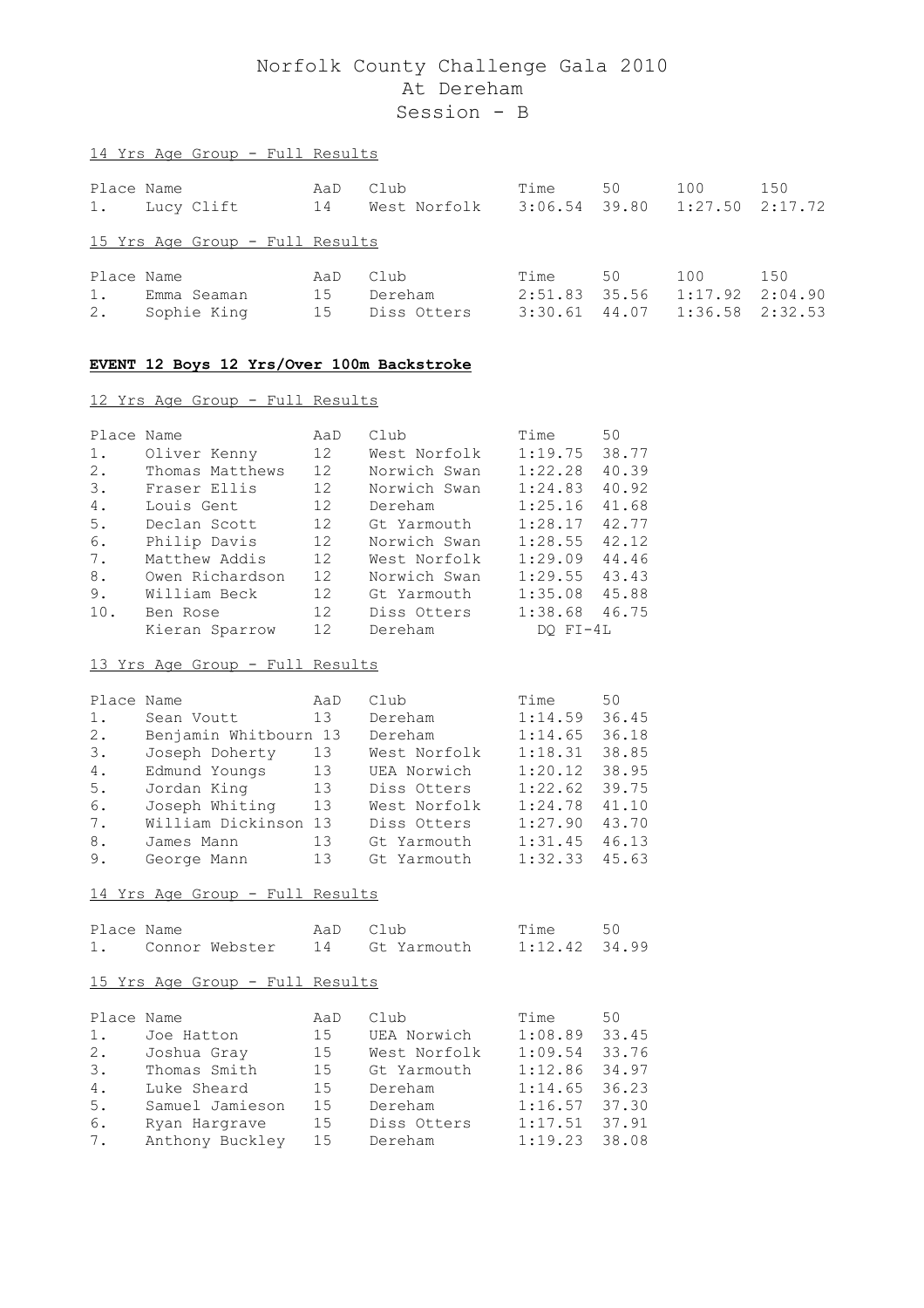## 16 Yrs/Over Age Group - Full Results

| Place Name |                | AaD Club |              | Time            | 50 |
|------------|----------------|----------|--------------|-----------------|----|
|            | 1. Harry Crisp | 16       | Dereham      | $1:08.93$ 34.04 |    |
| 2.         | James Russen   | 16       | Norwich Swan | $1:14.99$ 36.93 |    |
| 3.         | Liam Harvey    | 18       | Diss Otters  | $1:15.04$ 36.18 |    |
| 4.         | Matthew Black  | 16       | Norwich Swan | $1:18.96$ 37.96 |    |

## **EVENT 13 Girls 12 Yrs/Over 100m Freestyle**

## 12 Yrs Age Group - Full Results

| Place | Name                    | AaD               | Club         | Time            | 50 |
|-------|-------------------------|-------------------|--------------|-----------------|----|
| 1.    | Hannah Vick             | 12                | West Norfolk | $1:07.58$ 32.27 |    |
| $2$ . | Hannah Janisch          | 12                | West Norfolk | $1:10.56$ 34.55 |    |
| 3.    | Cloudy Majtenyi Hill 12 |                   | Norwich Swan | $1:11.53$ 34.04 |    |
| 4.    | Paige Lovage            | 12                | Gt Yarmouth  | 1:13.74 35.70   |    |
| 5.    | Francesca Wallace 12    |                   | Diss Otters  | $1:13.84$ 35.78 |    |
| 6.    | Adelaide Loveland 12    |                   | Gt Yarmouth  | $1:14.06$ 36.02 |    |
| 7.    | Jaimee Woodhouse        | 12                | Norwich Swan | $1:15.02$ 35.55 |    |
| 8.    | Rebecca Baxter          | 12                | West Norfolk | $1:15.63$ 37.73 |    |
| 9.    | Laura Loveland          | 12                | Gt Yarmouth  | $1:16.36$ 37.52 |    |
| 10.   | Caitlin Davy            | 12                | Diss Otters  | $1:16.74$ 36.89 |    |
| 11.   | Katherine Turton        | 12                | Gt Yarmouth  | 1:16.7936.49    |    |
| 12.   | Jessica Shoesmith 12    |                   | Dereham      | $1:19.24$ 37.62 |    |
| 13.   | Bethany Palmer          | $12 \overline{ }$ | Little Fish  | 1:19.3938.78    |    |
| 14.   | Georgina Matthews       | 12                | Norwich Swan | $1:20.45$ 39.34 |    |
| 15.   | India Barnett           | 12                | Little Fish  | 1:20.99 38.29   |    |
| 16.   | Chloe Le Roy            | 12                | Norwich Swan | $1:21.36$ 38.64 |    |
| 17.   | Jazz Simpson            | 12                | Little Fish  | $1:26.78$ 42.57 |    |
| 18.   | Chloe Barrett           | 12                | Little Fish  | $1:26.90$ 42.55 |    |

| Place Name |                  | AaD             | Club         | Time            | 50 |
|------------|------------------|-----------------|--------------|-----------------|----|
| $1$ .      | Hannah Lennox    | 13              | Dereham      | 1:06.75 32.36   |    |
| 2.         | Emily Lutkin     | 13              | Diss Otters  | $1:10.23$ 33.47 |    |
| 3.         | Grace Cordeaux   | 13 <sup>7</sup> | Little Fish  | $1:10.62$ 33.80 |    |
| 4.         | Catherine Ruff   | 13              | Norfolk Vikg | $1:12.93$ 34.84 |    |
| 5.         | Amy Turner       | 13              | Norwich Swan | $1:13.27$ 35.94 |    |
| 6.         | Beth Smith       | 13 <sup>7</sup> | West Norfolk | $1:13.72$ 35.91 |    |
| 7.         | Kirsty Barker    | 13              | Diss Otters  | $1:14.95$ 36.14 |    |
| 8.         | Chelsea Chapman  | 13              | Dereham      | $1:17.67$ 35.54 |    |
| 9.         | Olivia Hornagold | 13 <sup>7</sup> | UEA Norwich  | $1:18.43$ 38.72 |    |
| 10.        | Alice Smith      | 13              | Thetford     | 1:21.33.38.31   |    |
| 11.        | Matilda Ansell   | 13              | Little Fish  | $1:23.05$ 40.13 |    |
| 12.        | Kayleigh Beare   | 13              | Gt Yarmouth  | $1:23.24$ 38.70 |    |
| 13.        | Emily Hammans    | 13              | Dereham      | $1:25.23$ 40.95 |    |
| 14.        | Natalie Coogans  | 13              | Dereham      | $1:30.76$ 43.45 |    |
|            | Hannah Blades    | 13              | Diss Otters  | <b>DNC</b>      |    |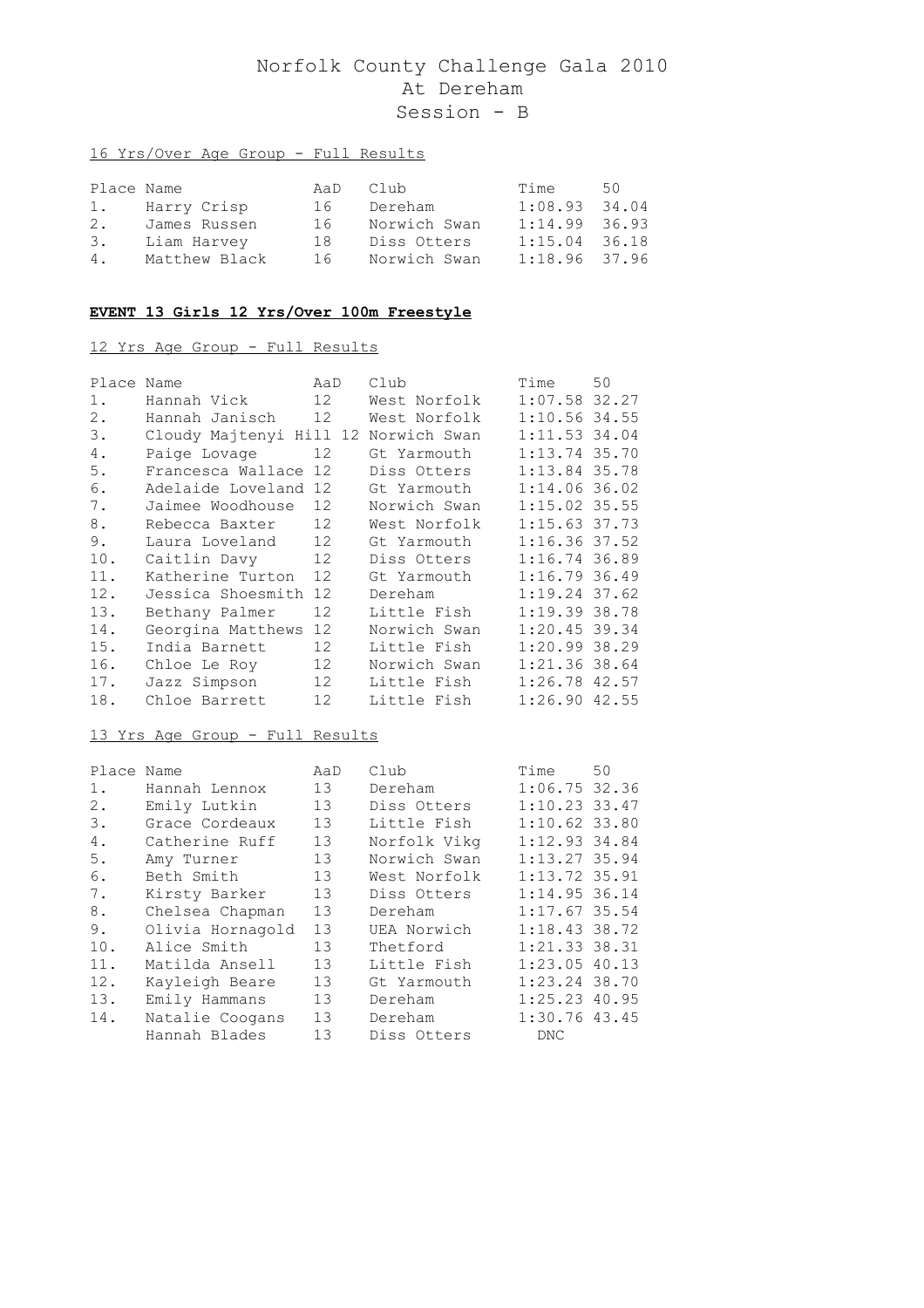## 14 Yrs Age Group - Full Results

| Place Name |                 | AaD | Club         | Time            | 50 |
|------------|-----------------|-----|--------------|-----------------|----|
| $1$ .      | Lucy Clift      | 14  | West Norfolk | $1:09.20$ 33.40 |    |
| 2.         | Zoe Johnson     | 14  | UEA Norwich  | $1:09.43$ 33.61 |    |
| 3.         | Jennifer Youngs | 14  | UEA Norwich  | $1:09.82$ 34.83 |    |
| 4.         | Lily Jones      | 14  | Norwich Swan | 1:10.28 34.04   |    |
| 5.         | Emma Starling   | 14  | Norwich Swan | 1:10.3935.01    |    |
| 6.         | Elly Osborne    | 14  | Diss Otters  | $1:10.61$ 33.31 |    |
| 7.         | Kelly Pywell    | 14  | Gt Yarmouth  | $1:11.79$ 35.24 |    |
| 8.         | Rachel Bowling  | 14  | West Norfolk | $1:12.66$ 35.00 |    |
| 9.         | Emma Tudge      | 14  | Dereham      | $1:16.41$ 35.98 |    |
| 10.        | India Loveland  | 14  | Gt Yarmouth  | 1:19.7938.49    |    |

#### 15 Yrs Age Group - Full Results

| Place Name |                  | AaD | Club         | Time            | 50 |
|------------|------------------|-----|--------------|-----------------|----|
| 1.         | Laura Jones      | 15  | Dereham      | $1:09.40$ 33.90 |    |
| 2.         | Maike Gerdes     | 15  | Norfolk Vikg | $1:10.22$ 33.97 |    |
| 3.         | Jessica Lowe     | 15  | Dereham      | 1:15.10 36.93   |    |
| 4.         | Sophie King      | 15  | Diss Otters  | $1:15.86$ 36.35 |    |
| 5.         | Fave Brown       | 15  | Dereham      | $1:18.82$ 38.08 |    |
| 6.         | Isabelle Trayton | 15  | Thetford     | $1:20.68$ 38.78 |    |

## 16 Yrs/Over Age Group - Full Results

| Place Name |                               | AaD Club |              | Time 50         |  |
|------------|-------------------------------|----------|--------------|-----------------|--|
|            | 1. Sigourney Swann 16 Dereham |          |              | $1:10.10$ 33.66 |  |
| 2.         | 17<br>Zoe Ward                |          | Norwich Swan | $1:10.54$ 33.95 |  |

#### **EVENT 14 Boys 11 Yrs/Under 100m IM**

#### 09 Yrs Age Group - Full Results

| Place Name |               |               | AaD | Club                                 | Time            | 50 |
|------------|---------------|---------------|-----|--------------------------------------|-----------------|----|
| 1.         | Jack Collins  |               | 9   | Gt Yarmouth                          | $1:49.16$ 52.82 |    |
| 2.         | Harvey Sarson |               | 9   | Diss Otters                          | $1:54.80$ 54.78 |    |
|            |               | Joseph Thorpe | - 9 | Little Fish                          | DO T-2L         |    |
|            |               |               |     | Joseph Windsor-Freeman 9 Gt Yarmouth | DO T-3L         |    |

#### 10 Yrs Age Group - Full Results

| Place Name |                  | AaD | Club         | Time              | 50 |
|------------|------------------|-----|--------------|-------------------|----|
| 1.         | Simon Linford    | 10  | UEA Norwich  | $1:36.75$ 45.82   |    |
|            | 2. Finlay Ryan   | 10  | Dereham      | $1:38.15$ 45.83   |    |
| 3.         | Jack Betts       | 10  | Dereham      | $1:42.41$ $48.15$ |    |
| 4.         | Nicholas Wileman | 10  | Norwich Swan | $1:50.84$ 52.74   |    |
|            | Jordan Simpson   | 10  | Little Fish  | DO T-3L           |    |

| Place Name |                       | AaD | Club         | Time 50           |  |
|------------|-----------------------|-----|--------------|-------------------|--|
| 1.         | Samuel Crafer         | 11  | Norfolk Vikg | 1:25.4040.24      |  |
| 2.         | Mark Chaney Baxter 11 |     | UEA Norwich  | $1:26.39$ $41.61$ |  |
| 3.         | Charlie Grisley       | 11  | Norwich Swan | $1:29.96$ 42.10   |  |
| 4.         | Jonathan James        | 11  | Dereham      | $1:30.65$ 41.81   |  |
| 5.         | Archie Holman         | 11  | West Norfolk | $1:31.58$ 44.91   |  |
| 6.         | Matthew Tait          | 11  | Dereham      | $1:36.93$ 46.17   |  |